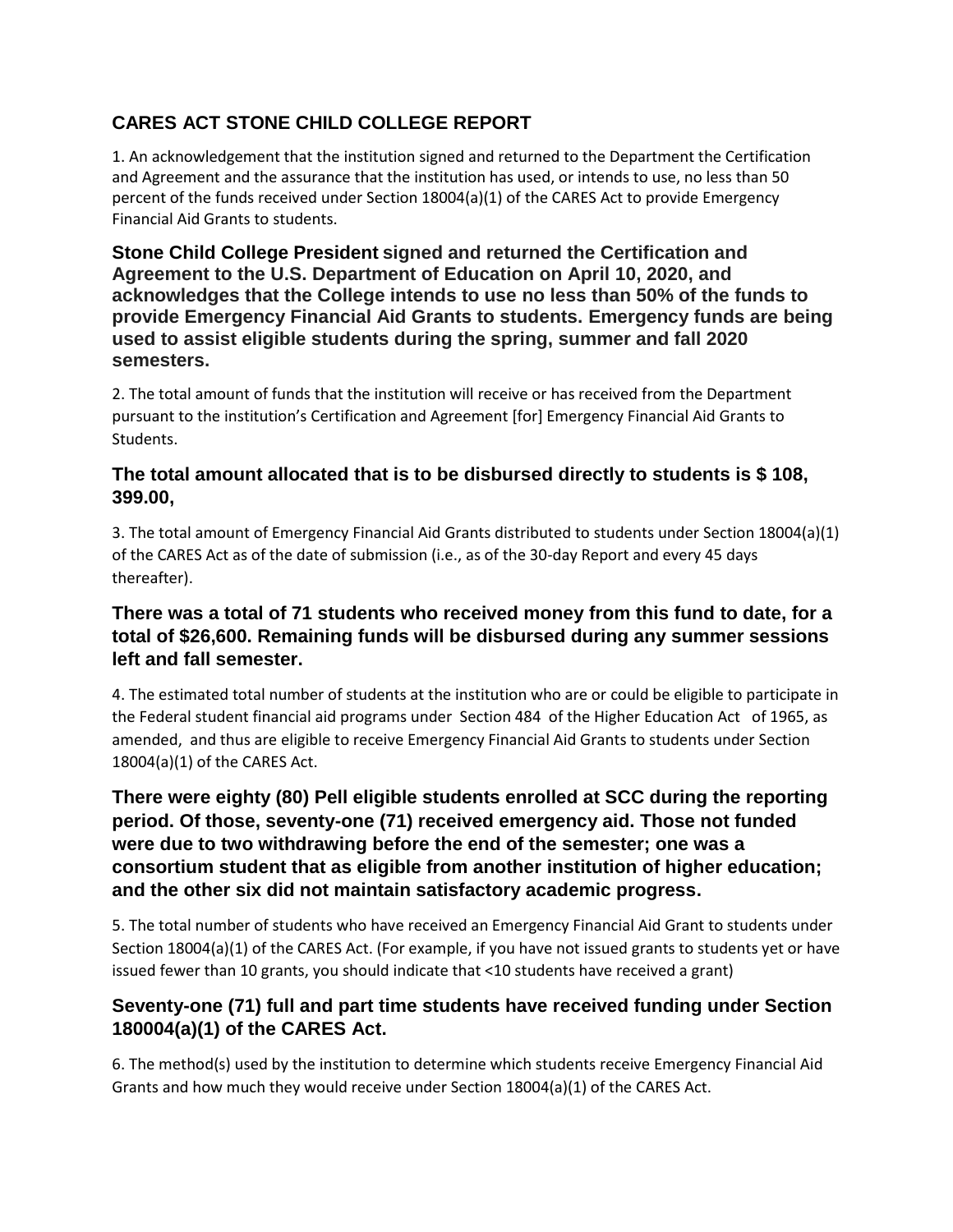**During an administrative meeting, it was decided all students that were PELL or Title IV eligible received CARES Act funds. Students would get a set amount based on enrollment status, full-time/part-time; additional funds were made available for emergency needs to those with dependents.**

7. Any instructions, directions, or guidance provided by the Institution to students concerning the Emergency Financial Aid Grants.

# **The following policy was drafted to set criteria for eligibility for Emergency Financial Aid grants.**

# **CARES Act: Higher Education Emergency Financial Aid Grant**

- Stone Child College criteria for eligibility states that a student must be a degreeseeking student and must be maintaining a minimum 2.0 GPA. A student must be enrolled during the academic term in which the Emergency Aid Grant is awarded.
- Additional criteria to participate in programs under Section 484 of the HEA include but are not limited to the following: U.S. citizenship or eligible noncitizen; a valid Social Security number; registration with Selective Service (if the student is male); and a high school diploma, GED/HiSet, or completion of high school in an approved homeschool setting.
- The emergency financial aid grants to students are for expenses related to the disruption of campus operations due to coronavirus. Eligible expenses include food, housing, course materials, technology, health care, and childcare.
- Eligible student will be required to complete an electronic application that can be located on the Stone Child College Webpage. Part-time students will be granted a minimum of \$100.00 in funding. Full-time students will be granted a minimum of \$200 in funding and may apply for additional funding not to exceed \$ Students requesting additional funding in excess of the \$200 must provide supporting documentation to justify the needed funds.
- Funding approval will be addressed by an Emergency Aid Committee consisting of 5 members from the Stone Child College Staff. Once an award decision is determined the student will be notified of the approval or denial within 2 business days of receiving a completed application and supporting documentation. Emergency Financial Aid grants will be paid within two business days of approval. The eligible student will receive payment of the grant directly in the approved amount in the form of a check.